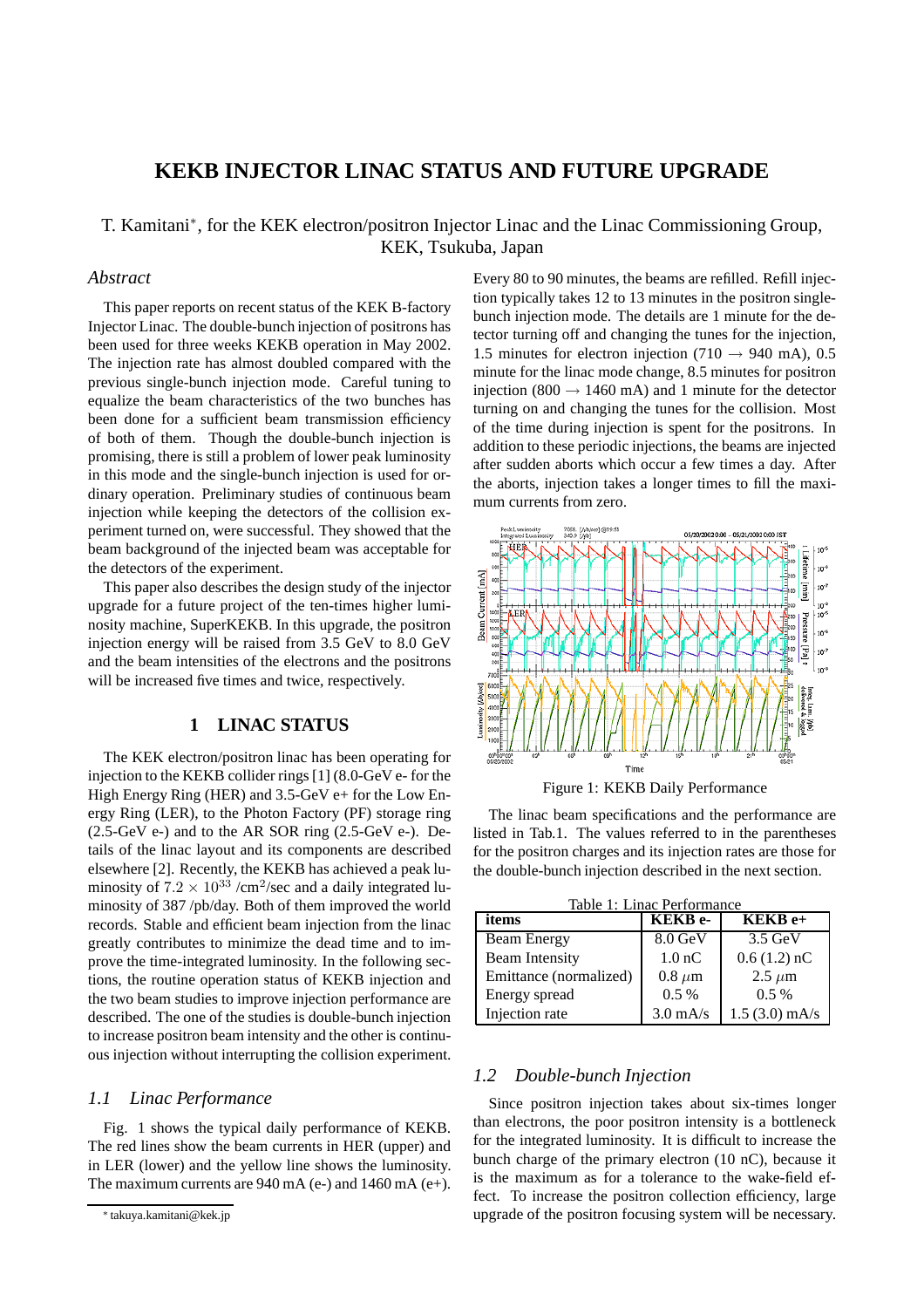As a cost-effective way to increase the positron intensity, we have studied the possibility to increase the number of bunches in one beam shot [3]. Due to the RF frequencies of the linac (2856.000 MHz) and the KEKB rings (508.887 MHz), the bunches have to go in 96.289-nsec intervals. For efficient beam transport of the two bunches, careful tuning is required. Especially, the energies of the two bunches should be equal to fit for the limited energy acceptance. This is mainly done by appropriate tuning of the SLED RF pulse timing, as described in the ref [3]. It can deal with two bunches, but not for three bunches or more. Fig. 2 shows the orbits and the charges of the first (blue) and second (green) bunches along the linac until the end of the beam-transfer line. The intensity of the second bunch is slightly less, but the total intensity is almost doubled and the injection rate is increased from  $1.5 \rightarrow 3.0$  mA/sec.



Figure 2: Double-bunch Injection

Although the positron injection rate is almost doubled, the peak luminosity is 10% less in this mode of operation due to the irregular bunch spacing in the storage rings. Further investigation is necessary to improve the peak luminosity.

#### *1.3 Continuous Injection Study*

Even if the injection time is very short, the luminosity degradation during the collision experiment is a large inefficiency factor for the time-integrated luminosity. It is inevitable because of a gradual beam loss by the beam-beam and the beam-gas collisions. One of the ideas for improving this situation is to inject the beam while keeping the detectors of the experiment turned on. If it is achieved, the time-integrated luminosity is improved by 20 to 30%. However, there is a large possibility of detector trip-off by the beam background during injection. We studied the endurance of the detectors during beam injection. The result was fine, and no detectors were tripped. Fig. 3 shows the run-status in this study. It is clear that the LER positron current is almost constant due to continuous injection, and the luminosity degradation is less. There is still some problems concerning the data quality of the detectors, also the continuous injection mode is premature to use for routine operation. However, these the problems are supposed to

be fixed by small modifications of the data-taking components.



Figure 3: Continuous Injection Study

### **2 FUTURE UPGRADE**

As one of the possible future projects of KEK, a feasibility study to upgrade of the present KEKB to a  $10^{35}$  luminosity machine, SuperKEKB, has been started. The beam specifications of the SuperKEKB are listed in Tab. 2.

Table 2: SuperKEKB parameters

| items                | <b>KEKR</b>  | <b>SuperKEKB</b> |
|----------------------|--------------|------------------|
| Beam (HER)           | $8.0$ GeV e- | $8.0$ GeV e+     |
| Beam (LER)           | $3.5$ GeV e+ | $3.5$ GeV e-     |
| Stored current (HER) | 1.1 A e      | 4.1 A $e+$       |
| Stored current (LER) | 2.6 A $e+$   | 9.4 A e          |

As can be seen in the Tab. 2, the beam charge will be switched at SuperKEKB in order to avoid the electroncloud effect in the positron storage ring, which will be crucial at low energy. Hence, although the linac will have to inject 8.0-GeV positrons, the maximum energy gain by the accelerator units after the positron production target is not sufficient (4.8 GeV). We are considering two possible schemes to increase the positron injection energy. The first scheme is to double the acceleration field by using the Cband accelerating structures. The other scheme is to accelerate the positrons twice by beam re-circulation. Not only the beam energy, but also the beam intensities should be greatly increased. Details of these issues are described in the following sections.

### *2.1 Energy Upgrade (High gradient scheme)*

In this scheme, the acceleration field gradient is increased (21  $\rightarrow$  42 MV/m) by replacing the present S-band (2856 MHz) accelerating structures by the C-band (5712 MHz) counterpart. Consequently, the RF sources also must be replaced. A schematic view is shown in Fig. 4.

Three fourths of the positron-accelerating units are replaced by the C-band components. A positron damping ring is added to reduce the emittance and to avoid beam loss